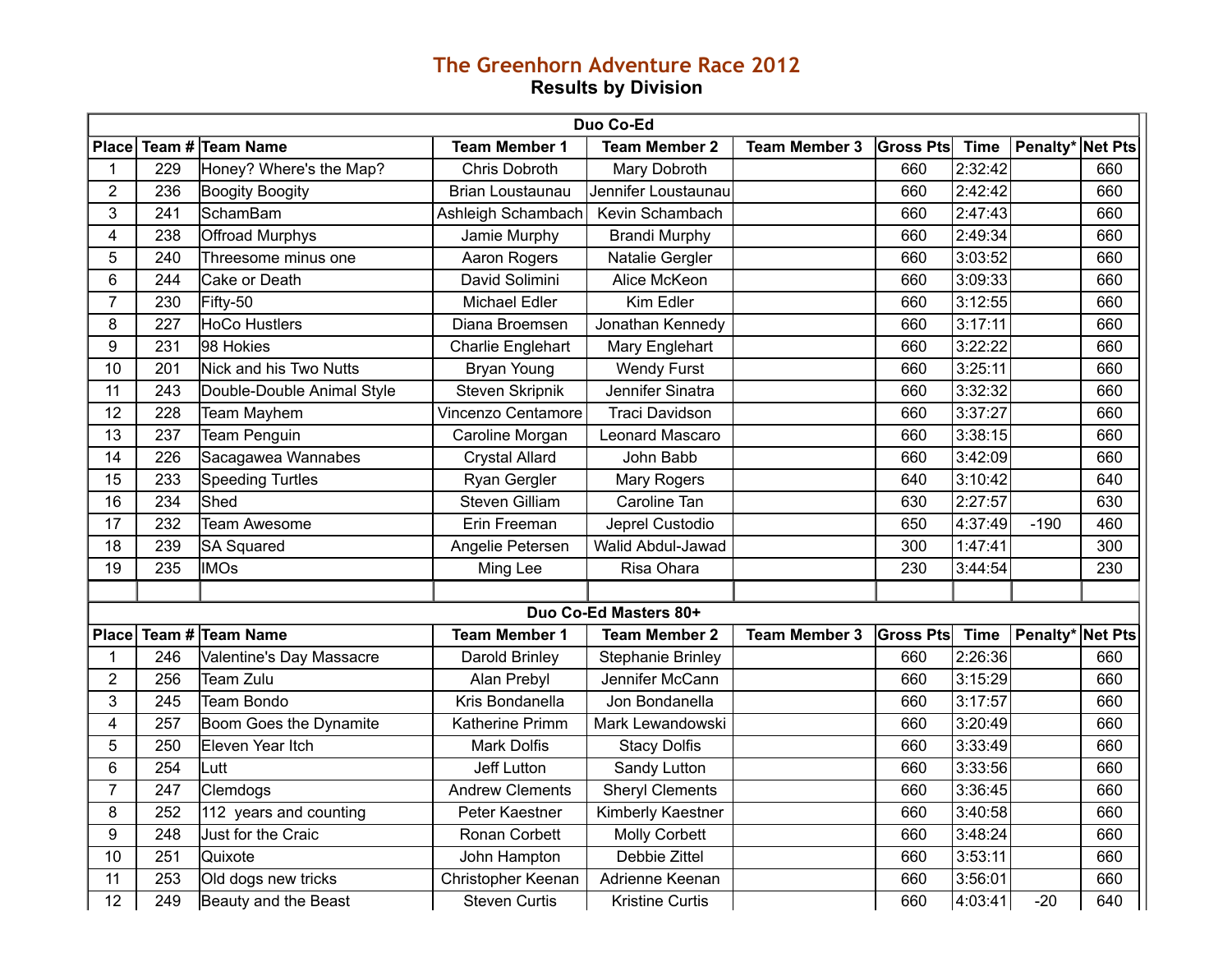| 13              | 255 | <b>Hulk Rage</b>              | <b>Denise Miller</b>    | Paul Lopez            |                      | 330              | 3:59:29     |                         | 330 |
|-----------------|-----|-------------------------------|-------------------------|-----------------------|----------------------|------------------|-------------|-------------------------|-----|
|                 |     |                               |                         |                       |                      |                  |             |                         |     |
|                 |     |                               |                         | <b>Duo Female</b>     |                      |                  |             |                         |     |
| <b>Place</b>    |     | Team # Team Name              | <b>Team Member 1</b>    | <b>Team Member 2</b>  | <b>Team Member 3</b> | <b>Gross Pts</b> | <b>Time</b> | <b>Penalty*</b> Net Pts |     |
|                 | 267 | <b>Sole Sisters</b>           | Hope Schaaf             | Donna Viens           |                      | 660              | 2:57:50     |                         | 660 |
| 2               | 260 | <b>Vixens</b>                 | Dorothy Bailey          | <b>Heather Roby</b>   |                      | 660              | 3:19:47     |                         | 660 |
| 3               | 265 | <b>Twisted Sisters</b>        | Melissa Krambeck        | Vicki M. Nielsen      |                      | 660              | 3:25:07     |                         | 660 |
| 4               | 264 | Sale with me                  | Lisa Kennemur           | Susan Sale            |                      | 660              | 3:42:24     |                         | 660 |
| 5               | 262 | Maybe Yes Maybe No            | Stephanie Dunlap        | Jeanne Lee            |                      | 660              | 3:43:23     |                         | 660 |
| 6               | 266 | Muddy in Pink                 | Ann Marie Murphy        | Shannon Miller        |                      | 650              | 3:37:32     |                         | 650 |
| $\overline{7}$  | 261 | <b>Bite Me</b>                | Kristie Clement         | Carey Gooch           |                      | 630              | 3:46:07     |                         | 630 |
|                 |     |                               |                         |                       |                      |                  |             |                         |     |
|                 |     |                               |                         | <b>Duo Male</b>       |                      |                  |             |                         |     |
| <b>Place</b>    |     | Team # Team Name              | <b>Team Member 1</b>    | <b>Team Member 2</b>  | <b>Team Member 3</b> | <b>Gross Pts</b> | <b>Time</b> | <b>Penalty*</b> Net Pts |     |
|                 | 271 | The Pacemakers                | <b>Michael Anderson</b> | John Wood             |                      | 660              | 2:07:01     |                         | 660 |
| 2               | 292 | The Men                       | Mark Samuel             | John Hadeed           |                      | 660              | 2:12:18     |                         | 660 |
| 3               | 293 | <b>Cool Guys</b>              | Andrew Schaaf           | <b>Gunther Schaaf</b> |                      | 660              | 2:13:42     |                         | 660 |
| 4               | 282 | Must Yield to Trees           | AJ Kray                 | Philip Kray           |                      | 660              | 2:28:53     |                         | 660 |
| 5               | 291 | <b>Black Labs</b>             | Danny Rogers            | Dave Reddick          |                      | 660              | 2:36:33     |                         | 660 |
| 6               | 295 | <b>Team BM</b>                | <b>Matthew Seifarth</b> | Bryan Seifarth        |                      | 660              | 2:38:27     |                         | 660 |
| 7               | 272 | David Burr                    | David Burr              | Jonathan Benett       |                      | 660              | 2:42:08     |                         | 660 |
| 8               | 274 | R.O.G.E. (Resisting Our Geria | <b>Bryan Casey</b>      | Mike Casey            |                      | 660              | 2:45:43     |                         | 660 |
| 9               | 270 | The Alfreds                   | <b>Matt Alfred</b>      | <b>Mike Alfred</b>    |                      | 660              | 2:50:15     |                         | 660 |
| 10              | 286 | 3rd Place Last Year           | George Miller           | Chris Olm             |                      | 660              | 2:52:44     |                         | 660 |
| 11              | 285 | <b>Team Swift</b>             | Ryan McKeon             | Lane LiaBraaten       |                      | 660              | 2:54:54     |                         | 660 |
| 12              | 299 | Mustacheod Madmen             | John Watson             | <b>Travis Freund</b>  |                      | 660              | 2:55:45     |                         | 660 |
| 13              | 275 | Two Men                       | Gary Clement            | Scott Gooch           |                      | 660              | 3:00:10     |                         | 660 |
| 14              | 289 | <b>Blood Sweat and Beers</b>  | <b>Bill Pavan</b>       | Joel Glover           |                      | 660              | 3:01:13     |                         | 660 |
| 15              | 283 | Smooth and Hairy              | <b>Vincent Lee</b>      | Steve Dunlap          |                      | 660              | 3:03:45     |                         | 660 |
| 16              | 290 | <b>Bob Twins</b>              | <b>Bob Richard</b>      | <b>Bob Gelety</b>     |                      | 660              | 3:09:51     |                         | 660 |
| 17              | 281 | HowEX2                        | <b>Geoff Howe</b>       | Jackson Howe          |                      | 660              | 3:13:39     |                         | 660 |
| $\overline{18}$ | 202 | Hannibal Face and Murdock     | <b>Andrew Tvaryanas</b> | <b>Chuck Thiebaud</b> | Jason Petrje         | 660              | 3:16:18     |                         | 660 |
| 19              | 277 | <b>Black Market Cars</b>      | <b>Michael Davies</b>   | Mike Soulen           |                      | 660              | 3:18:50     |                         | 660 |
| 20              | 298 | Anthroids                     | William Van De Berg     | Aaron Lampman         |                      | 660              | 3:20:46     |                         | 660 |
| 21              | 296 | Noble Eagle                   | <b>Chris Spurrier</b>   | Edward Isom           |                      | 660              | 3:28:31     |                         | 660 |
| 22              | 294 | <b>Schreck and Donkey</b>     | Cory Schreckengost      | Corey Perloff         |                      | 660              | 3:31:13     |                         | 660 |
| 23              | 287 | Good Bad Muddy                | Michael OBrien          | Preston Steinle       |                      | 660              | 3:34:12     |                         | 660 |
| 24              | 276 | <b>Team Deskmates</b>         | Sean Corcoran           | Michael Byrnes        |                      | 660              | 3:41:15     |                         | 660 |
| 25              | 273 | Sharrett                      | Stephen Carpenter       | William Perryman      |                      | 650              | 3:03:55     |                         | 650 |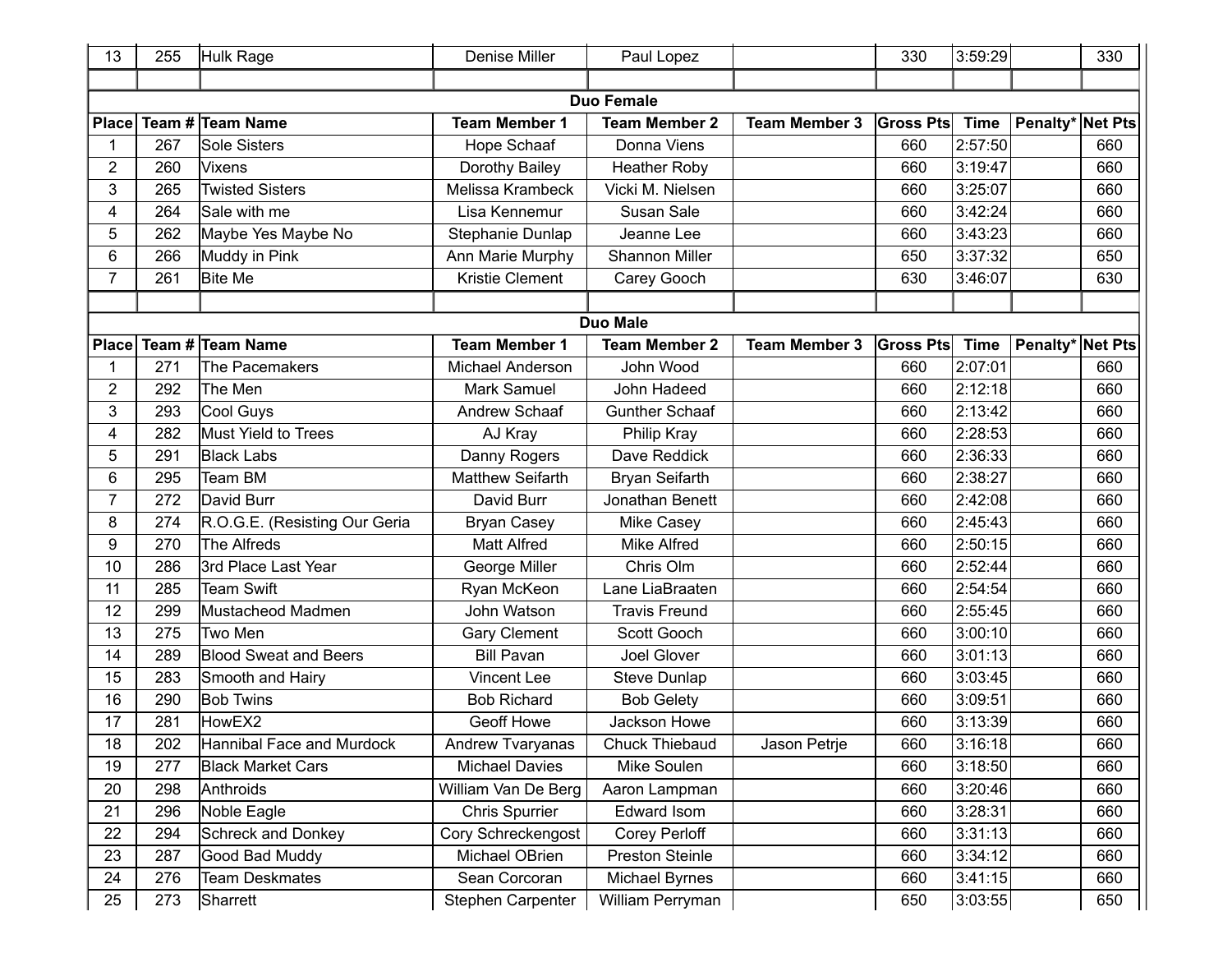| 26             | 203 | Three-headed green-horned mon | Craig Baxter             | Nick Minogue         | <b>Steve Palkovitz</b>  | 640              | 2:01:45     |                         | 640 |
|----------------|-----|-------------------------------|--------------------------|----------------------|-------------------------|------------------|-------------|-------------------------|-----|
| 27             | 280 | Ronald Dement                 | Jason Hansberger         | Ronald Dement        |                         | 640              | 2:22:03     |                         | 640 |
| 28             | 284 | We will Overcome              | <b>Mark Martinez</b>     | Jeffrey Brubaker     |                         | 660              | 4:05:35     | $-30$                   | 630 |
| 29             | 279 | <b>Trad Climbers</b>          | <b>Robert Georgantas</b> | W. David Wilkerson   |                         | 560              | 2:12:31     |                         | 560 |
|                |     |                               |                          |                      |                         |                  |             |                         |     |
|                |     |                               |                          | 3/Co-Ed              |                         |                  |             |                         |     |
| <b>Place</b>   |     | Team # Team Name              | <b>Team Member 1</b>     | <b>Team Member 2</b> | <b>Team Member 3</b>    | <b>Gross Pts</b> | <b>Time</b> | <b>Penalty*</b> Net Pts |     |
|                | 360 | <b>Yorkie Butts!</b>          | Jon Bertheussen          | Kira L Wilson        | Kris Cuccinelli         | 660              | 2:34:40     |                         | 660 |
| $\overline{2}$ | 358 | Checkpoint Invisible          | Dan Anderson             | Elizabeth Carrio     | Debra Johnson           | 660              | 2:52:55     |                         | 660 |
| 3              | 373 | Two Bros and A Hoe            | Sarah Shank              | David LaCroix        | Sean Patrick Carey      | 660              | 2:53:01     |                         | 660 |
| 4              | 369 | <b>MLH</b>                    | <b>Hector Picart</b>     | <b>Mark Andes</b>    | Laura Andes             | 660              | 2:58:00     |                         | 660 |
| 5              | 362 | <b>KRAPS 2</b>                | Kim Day                  | Peter Day            | Aaron Austin            | 660              | 3:04:13     |                         | 660 |
| 6              | 384 | Which Way's North?            | Bryan London             | Jennifer Banks       | Matt Wolfe              | 660              | 3:06:18     |                         | 660 |
| 7              | 364 | Team Spleen                   | Darcie Hammer            | Matt Sasser          | Amy Johnson             | 660              | 3:31:17     |                         | 660 |
| 8              | 363 | Chuck Norris Never Did This a | Shanda Finnigan          | Jeffrey Waddell      | Kate Blood              | 660              | 3:33:23     |                         | 660 |
| 9              | 370 | Pifer Runner Club             | <b>William Pifer</b>     | Carrie Pifer         | <b>Garrett Rice</b>     | 660              | 3:42:15     |                         | 660 |
| 10             | 368 | Fatiguing Tiger Lost Dragon   | <b>Brad Millick</b>      | <b>Adam Russell</b>  | <b>Bartlett Russell</b> | 650              | 3:24:35     |                         | 650 |
| 11             | 359 | <b>DO WORK</b>                | Patrick Batu             | Pamela Darmofalski   | Ryan Wakefield          | 640              | 2:57:53     |                         | 640 |
| 12             | 366 | <b>Steele City Swingers</b>   | Jessica LeRoy            | Jennifer Kulick      | Chris Yoder             | 660              | 4:04:48     | $-25$                   | 635 |
| 13             | 365 | <b>KRAPS1</b>                 | Rob Kiser                | Scott Delmege        | Ronda Sundquist         | 630              | 3:06:16     |                         | 630 |
| 14             | 367 | The Mighty Marrs              | <b>Timothy Marr</b>      | Katie Marr           | <b>Ellie Marr</b>       | 620              | 3:19:16     |                         | 620 |
| 15             | 372 | <b>Team Dreamy</b>            | Andrew Schroeder         | Amy Schroeder        | <b>Chuck Botwright</b>  | 650              | 4:37:25     | $-190$                  | 460 |
|                |     |                               |                          |                      |                         |                  |             |                         |     |
|                |     |                               |                          | 3/Female             |                         |                  |             |                         |     |
| <b>Place</b>   |     | Team # Team Name              | <b>Team Member 1</b>     | <b>Team Member 2</b> | <b>Team Member 3</b>    | <b>Gross Pts</b> | <b>Time</b> | <b>Penalty*</b> Net Pts |     |
|                | 376 | <b>Chicken Chuckers</b>       | Janice McGarity          | Nancy Loftus         | Kathleen Donohue        | 660              | 2:48:44     |                         | 660 |
| $\overline{2}$ | 375 | <b>April Madness</b>          | Peggy Martin             | Nori Buising         | Debbie Malette          | 660              | 3:52:43     |                         | 660 |
| 3              | 377 | The Artist and her Muse       | Carol Smallwood          | Georgia Nassikas     | <b>Bridget Collins</b>  | 650              | 3:28:17     |                         | 650 |
|                |     |                               |                          |                      |                         |                  |             |                         |     |
|                |     |                               |                          | 3/Male               |                         |                  |             |                         |     |
|                |     | Place Team # Team Name        | <b>Team Member 1</b>     | <b>Team Member 2</b> | <b>Team Member 3</b>    | Gross Pts Time   |             | <b>Penalty*</b> Net Pts |     |
| 1              |     | 388 Triumvirate               | David Viens              | Nicholas Viens       | Justin Viens            | 660              | 2:16:28     |                         | 660 |
| $\overline{c}$ | 379 | <b>Hot Snakes</b>             | <b>Brian Benner</b>      | Jon Imphong          | Adam Diem               | 660              | 2:18:20     |                         | 660 |
| $\mathbf{3}$   | 381 | <b>Grilled Cheese Mafia</b>   | Bryan Fulkerson          | Pat O'kain           | <b>Titus Mott</b>       | 660              | 2:18:54     |                         | 660 |
| 4              | 383 | Team Honeybadger              | Dave Harris              | Dan Conrad           | John Crescioli          | 660              | 3:04:05     |                         | 660 |
| 5              | 386 | Of Moose and Men              | <b>Frank Perry</b>       | <b>Tony Davis</b>    | Richard Appawu          | 660              | 3:04:58     |                         | 660 |
| 6              | 380 | Stack of Finewood Cox         | Lee Finewood             | Don Stack            | Tim Cox                 | 660              | 3:11:15     |                         | 660 |
| $\overline{7}$ | 382 | <b>BlueBlood Bulldog Boys</b> | Mark Hanlon              | Tim Hanlon           | Chris Hanlon            | 660              | 3:20:51     |                         | 660 |
| 8              | 389 | Winter                        | Benjamin Winter          | Jon Winter           | Eric Larson             | 660              | 3:21:57     |                         | 660 |